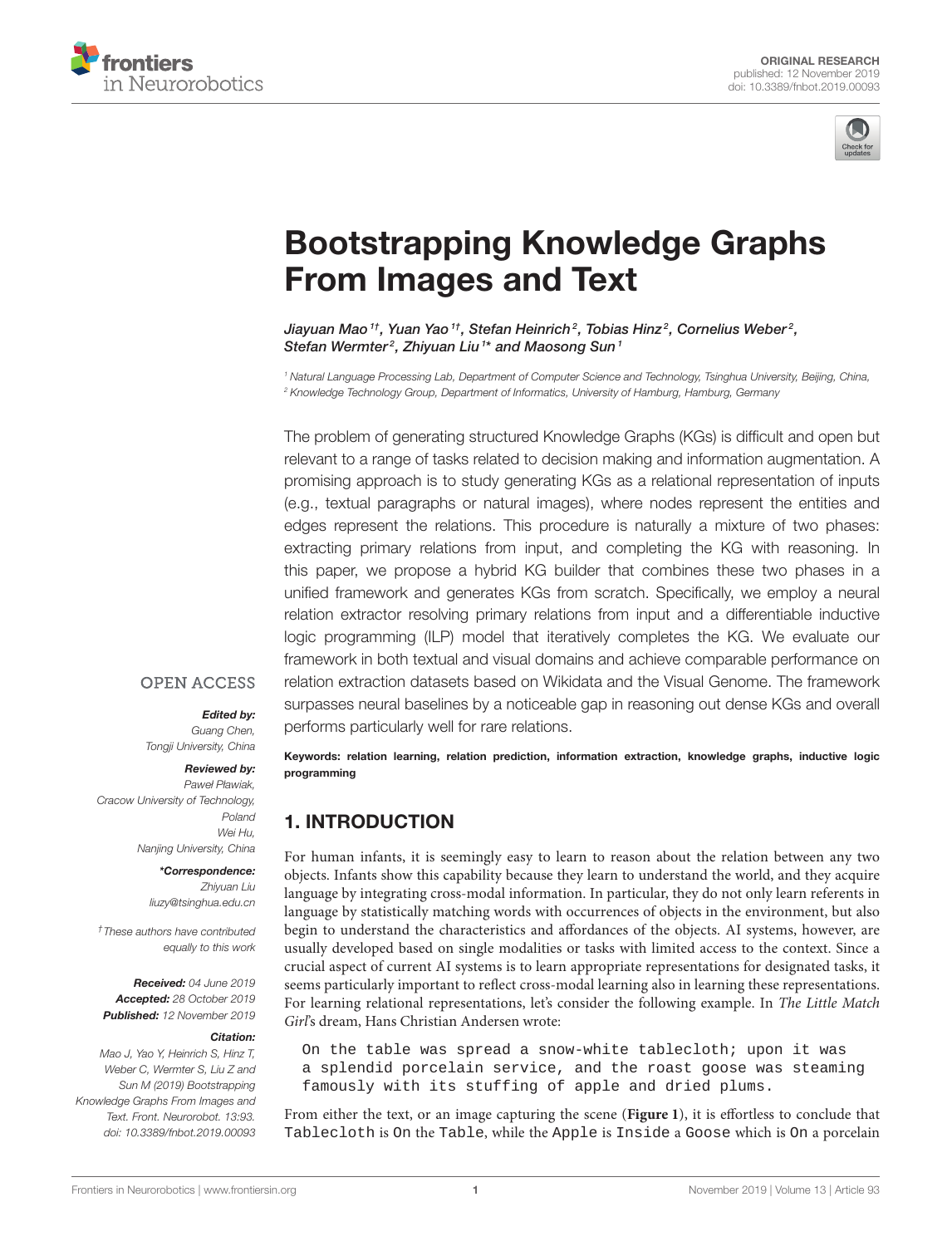

<span id="page-1-0"></span>

<span id="page-1-1"></span>dish put on the Tablecloth. Now, let us ask another question: what is the relation between Apple and Table? **[Figure 2](#page-1-1)** indicates the reasoning chain.

For us human beings this requires little reasoning efforts, even infants can get the answer On. However, current computational architectures barely support it, not even for restricted purposes.

The process above can be more broadly described as relation extraction, which is to determine the relationship between objects (entities) that appear in a textual paragraph or in a visual scene. We focus on the problem of conditional relation extraction, which generates a graph regarding a specific paragraph or an image, with each edge representing a relation instance (subject, object, relation) such as (Apple,Table,On). We call the resulting graph "Semantic Graph" for textual paragraphs [\(Sorokin and Gurevych, 2017\)](#page-11-0), and "Scene Graph" for visual images [\(Xu et al., 2017\)](#page-11-1), respectively. By bringing together textual and visual relation extraction, we are particularly interested in dependencies between both modalities and how synergies lead to more robust representation learning. Relation extraction additionally has many potential applications, including question answering [\(Xu et al., 2016\)](#page-11-2), fact checking [\(Vlachos and Riedel,](#page-11-3)

[2014\)](#page-11-3), word sense disambiguation [\(Okamoto and Ishizaki, 2007\)](#page-11-4), and document summarization [\(Hachey, 2009\)](#page-10-0).

In most recent literature [\(Sorokin and Gurevych, 2017;](#page-11-0) Xu et al., [2017\)](#page-11-1), the generation of knowledge graphs (KGs) is decomposed into two phases: (1) detecting the entities (or objects) as nodes, and (2) extracting relations between entities as edges. The first phase can be reduced to a Named Entity Recognition for textual paragraphs [\(Lample et al., 2016\)](#page-10-1) or Object Detection for images [\(Ren et al., 2015\)](#page-11-5). Usually, the more challenging part receiving more attention is how to determine the relations between entities and is usually cast as a classification problem. A critical difference between relation extraction and typical classification problems [e.g., image classification [\(Krizhevsky et al., 2012\)](#page-10-2) or natural language inference (Bowman et al., [2015\)](#page-10-3)] lies in the existence of dependencies between relation instances. That is, two entities, even when separated spatially, may form a relation when they are both related to one or more other entities (in the above case, Apple and Table both interact with Tablecloth, Dish, etc.).

In order to deal with this challenge, we extend the second step—extracting relations between entities—by applying a set of differentiable logic rules to extract further relations based on the current KG. We note that the process of predicting unknown relations based on the current (incomplete) KG shares some commonalities with knowledge graph completion (KGC). The reasoning module of our model predicts unknown relations by applying first-order logic rules, which can be naturally replaced with previous KGC methods. However, most of the previous approaches for KGC make the completion by learning representations of entities and relations and viewing relations as translations between entities [\(Bordes et al., 2013;](#page-10-4) [Wang et al.,](#page-11-6) [2014;](#page-11-6) [Ji et al., 2015;](#page-10-5) [Lin et al., 2015\)](#page-10-6). In contrast, we apply logical, rule-based reasoning in order to find unknown relations, similarly to [Yang et al. \(2017\)](#page-11-7). However, while the model by [Yang et al. \(2017\)](#page-11-7) works only for global KGC our approach finds unknown relations in a contextual manner.

Informally, given the set of entities, determining the relation between them can be viewed as a mixture of two sub-tasks: (1) extracting primary relations from the input and (2) completing the KG with reasoning. Primary relations are mostly literal ones such as, in the match girl's example (Tablecloth, Table, On). The completion of the KG, on the other hand, requires reasoning over these primary relations and resolving the dependencies or correlations.

In the past, methods based on neural networks have been shown to be successful on a large range of tasks in various fields [\(LeCun et al., 2015\)](#page-10-7). Particular approaches try to resolve the dependencies between relation instances by modeling other relations as the "context" of specific pair entities. A number of researches have been done in this direction, such as attentionbased encoding [\(Sorokin and Gurevych, 2017\)](#page-11-0) or graph-based message passing [\(Xu et al., 2017\)](#page-11-1). **[Figure 3](#page-2-0)**, left, shows a general framework for neural network-based relation extractors. There are multiple drawbacks of such contextual encoders:

1. From a systematical point of view, although neural networks are Turing-complete [\(Siegelmann and Sontag, 1995\)](#page-11-8), and

<sup>&</sup>lt;sup>1</sup>Image sources. Goose: pngimg.com/download/58532, license CC 4.0 BY-NC. Table: commons[.wikimedia.org,](https://www.wikimedia.org) author Tangopaso, released into public domain.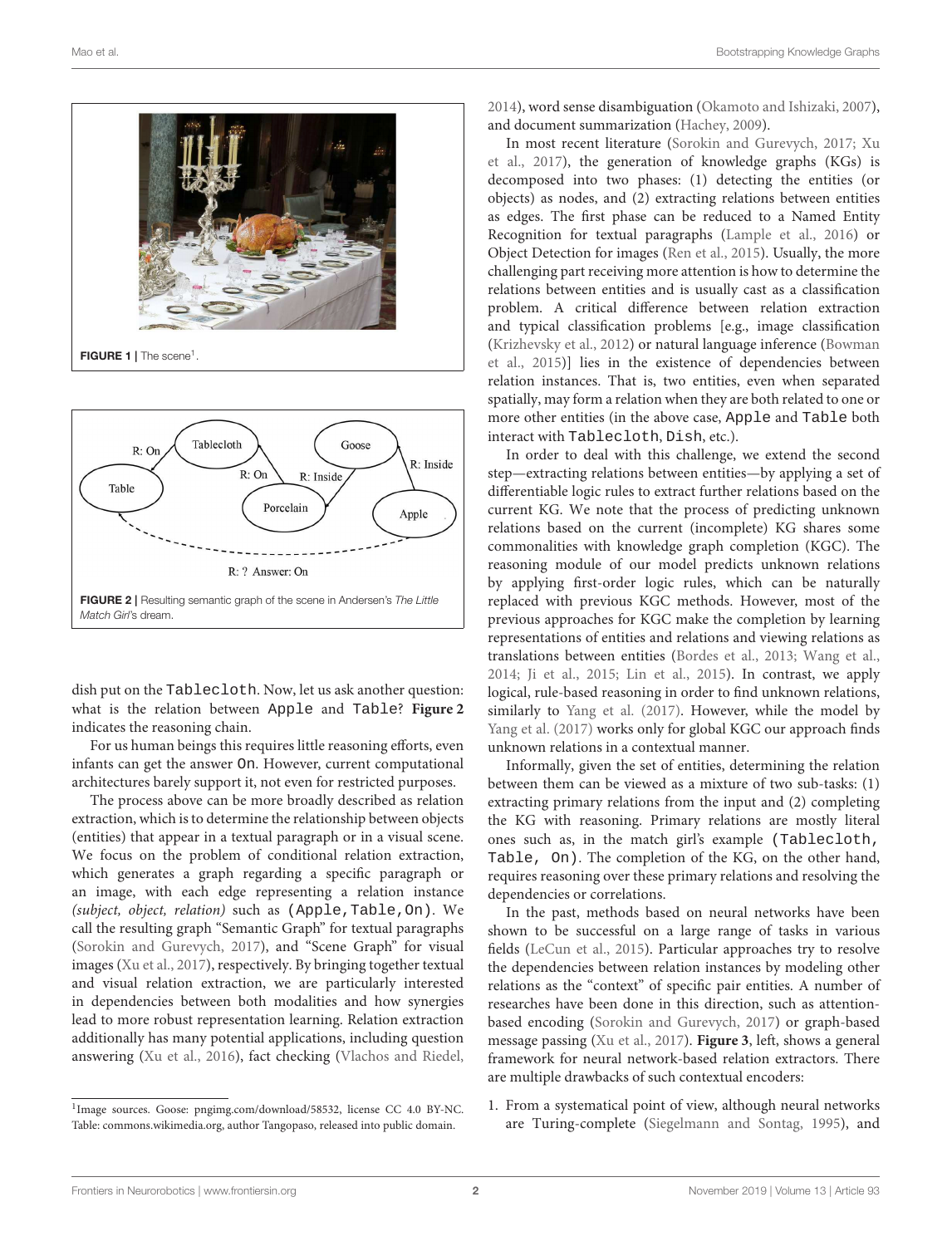<span id="page-2-0"></span>section 3 for details



can be wired to mimic any computer circuit, in practice, they are more suitable for processing associations rather than rules. For example, starting from [\(Fodor and Pylyshyn, 1988\)](#page-10-8), there has been a long-lasting debate over the problem of systematicity (such as understanding recursive systems) in such connectionist models [\(Fodor and McLaughlin, 1990;](#page-10-9) [Hadley, 1994;](#page-10-10) [Jansen and Watter, 2012\)](#page-10-11). In the case of relation extraction, reasoning is usually performed in a chained, or recursive way (e.g., consider the relation between Apple and Table in the match girl's example), which the contextual autoencoders do not reproduce.

- 2. From an implementational point of view, relation extraction requires the processing of high-order relational data and quantifiers. For example, to apply the transitivity: (Tablecloth, Table, On) ∧ (Porcelain, Tablecloth, On)  $\Longrightarrow$  (Porcelain, Table, On), we need to consider the relation among a triple of symbols (Table, Tablecloth, Porcelain). This is beyond the scope of typical graph-structured neural networks [\(Kipf and Welling,](#page-10-12) [2016\)](#page-10-12).
- 3. In most datasets, the distribution of relations is uneven and has a long tail of rarely occurring relations between specific objects. Approaches based purely on neural networks have problems to learn these rare object-relation triplets due to the limited number of occurrences in the training data and can often not generalize them to objects not seen during training. In contrast, by using inductive reasoning we can incorporate previous knowledge about the characteristics of relations into the KG generation process to help extract rare relations and to increase generalizability. Inductive reasoning can be especially powerful for transitive relations [e.g., geometric (left, right) or possessive (is-part-of) relations] which make up most of the

relations in many datasets [\(Zellers et al., 2018\)](#page-11-9). Many datasets actually miss labels for relations that occur in the data due to incomplete labeling [\(Wan et al., 2018\)](#page-11-10), which means that models that are trained purely on the (labeled) data do not learn about these relations.

- 4. Recent work also indicates that purely neural approaches do not generalize learned relations (e.g., spatial ones), at least not in the vision domain [\(Kim et al., 2018;](#page-10-13) Bahdanau et al., [2019\)](#page-10-14). This means that simple learned relations such as "left of" do not usually generalize to novel object combinations. Currently, the only way for these neural architectures to generalize is by using a perfect model architecture specifically tailored for the domain (dataset), such as optimally constructed Neural Module Networks (Andreas et al., [2016\)](#page-10-15). This is challenging because we need perfect knowledge about the data and the relations for this, which is not possible for real-world datasets. Our hypothesis is that logical reasoning is implicitly better suited to handle the generalization of relations since it is a symbolic approach and models the relations independently of the objects they refer to.
- 5. Another challenge is that in the vision domain the processing is usually done with convolutional neural networks (CNNs), which only perform local pixel-level reasoning [\(Chen et al.,](#page-10-16) [2018\)](#page-10-16), making it difficult to extract relations between objects that are far apart. However, especially for transitive relations (which can be extracted with logic rules), large distances (in pixel-space) between objects are very common.

To address the above issues, in this paper we propose a hybrid KG builder that combines two procedures into a unified framework and generates KGs from scratch using visual or textual information. As described in section 3 in more detail, we employ (1) a neural relation extractor detecting primary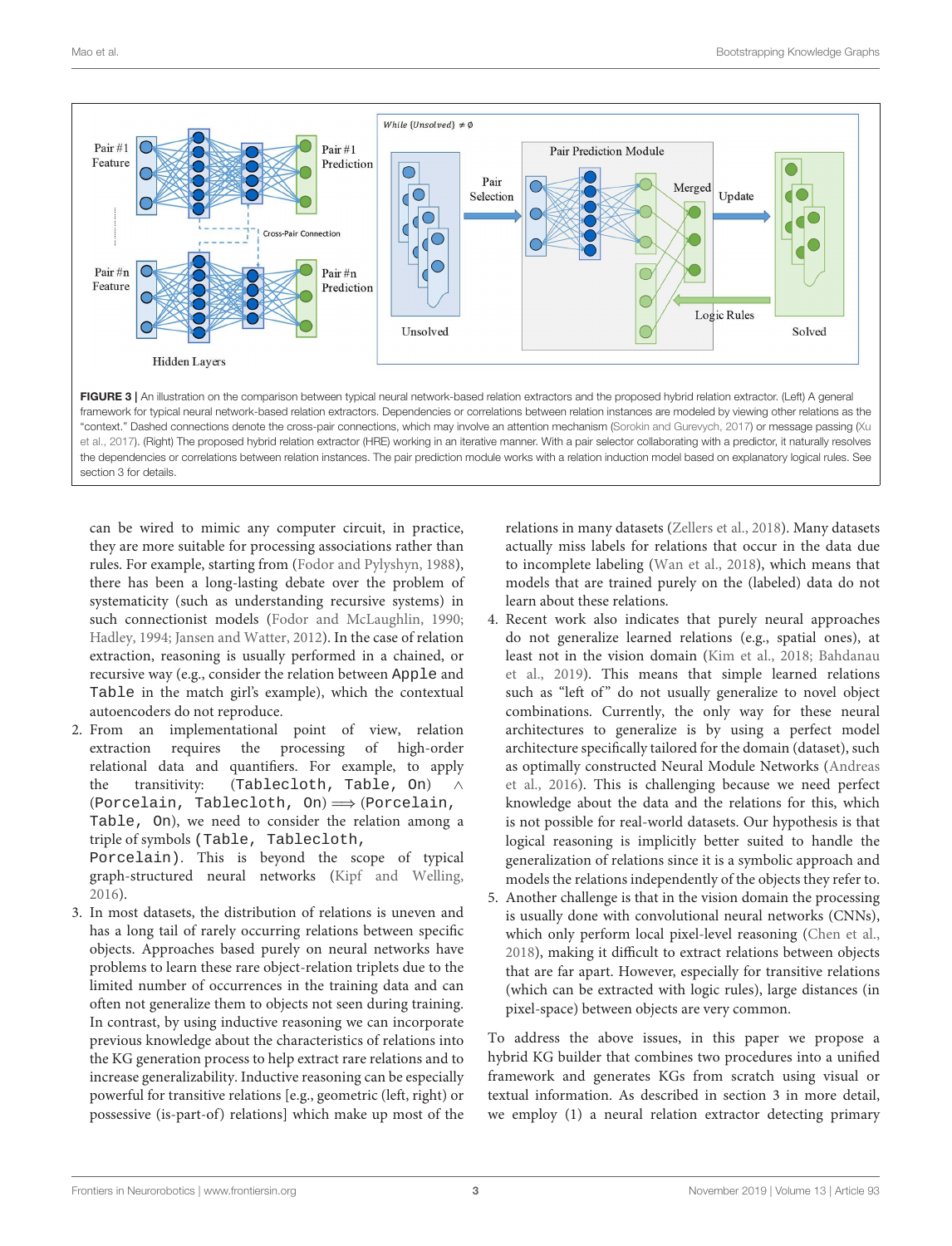relations from the input and (2) a differentiable inductive logic programming [\(Muggleton, 1991\)](#page-10-17) model that iteratively completes the KG. We suggest the neural relation extractor as a key element because relations between entities are usually tightly interwoven within high dimensionality and neural networks are particularly good in learning distributed representations. The programmable logic induction system element, on the other hand, is especially strong in extracting the structure of facts from natural language and images. In this framework, relations between entities are detected by the joint effort of the neural module as well as the logic module.

Through extensive experiments in section 4, we compare our framework against strong relation extraction baselines in both textual and visual domains, on a Wikidata-based dataset and the Visual Genome dataset, respectively. Empirical results show the superiority and flexibility of our proposed method. Moreover, we show a significant gain over baselines and other prior works in a subset of the database that contains dense graphs<sup>[2](#page-3-0)</sup>, i.e., a higher than average number of relations per entity pair. We discuss related works in section 2 and conclude in section 5.

# 2. RELATED WORK

Relation extraction is an important task and necessary to obtain a detailed understanding of texts or images. In the following we first describe current approaches for relation extraction from textual data, before continuing to describe relation extraction from images.

### 2.1. Relation Extraction From Texts

Relation extraction has been widely used to obtain structured knowledge from plain text. The resulting structured relational facts are crucial to understanding large-scale corpora and can be utilized to automatically complete missing facts in KGs. Early neural relation extraction methods generally attempted a supervised paradigm [\(Zeng et al., 2014;](#page-11-11) [Nguyen and Grishman,](#page-10-18) [2015;](#page-10-18) [Santos et al., 2015\)](#page-11-12) and heavily rely on humanlabeled datasets. However, the annotation of these datasets is labor-intensive and time-consuming. Recent relation extraction methods address the problem by creating large-scale training data via distant supervision. However, the assumption of distant supervision is very strong and often introduces noise. Much work has been invested in order to alleviate the wrong-labeling problem in distant supervision and to extract global relations between two entities from multiple supporting sentences (Riedel et al., [2010;](#page-11-13) [Zeng et al., 2015;](#page-11-14) [Lin et al., 2017;](#page-10-19) [Feng et al., 2018;](#page-10-20) [Qin et al., 2018\)](#page-11-15). Recently many approaches also explore the extraction of relations between entities on the sentence level in rich context [\(Sorokin and Gurevych, 2017;](#page-11-0) [Zeng et al., 2017;](#page-11-16) [Christopoulou et al., 2019;](#page-10-21) [Zhu et al., 2019\)](#page-11-17).

[Mintz et al. \(2009\)](#page-10-22) propose distant supervision to automatically generate a large-scale dataset for relation extraction by aligning plain text with knowledge graphs. The assumption of distant supervision is that all sentences containing an entity will express the corresponding relation in KGs. Zeng et al. [\(2015\)](#page-11-14) further formulate distantly supervised relation extraction as a multi-instance learning problem, where instance bags consist of multiple sentences containing an entity pair, and take the uncertainty of instance label into consideration by selecting the most confident supporting instance for relation prediction. [Lin et al. \(2017\)](#page-10-19) propose to obtain bag representations by semantic composition of instances, where instance weights are determined by selective attention. [Feng et al. \(2018\)](#page-10-20) propose to filter false positive relation instances via reinforcement learning. [Qin et al. \(2018\)](#page-11-15) propose an adversarial framework that jointly learns a generator and discriminator to distinguish false positive relation instances from distant supervision.

[Sorokin and Gurevych \(2017\)](#page-11-0) identify sentence-level relation between entity pairs in a rich context. They predict relations between each entity pairs by considering all other possible entity pairs in the same sentence as context and modeling the correlation of relations via attention mechanism. Christopoulou et al. [\(2019\)](#page-10-21) model the context of an entity pair by iteratively aggregating walk paths between the target entity pair on the graph, and achieve comparable results without using external linguistic tools. [Zhu et al. \(2019\)](#page-11-17) model implicit reasoning via message passing among context entity pairs. In this work, we also focus on extracting sentence-level relations. A crucial difference is that we extract relations within a sentence or paragraph sequentially to explicitly model the relation reasoning structure. [Zeng et al. \(2017\)](#page-11-16) explicitly use a special first-order logic rule to model the dependencies of relations within a sentence. A crucial distinction of our model is that we are capable of modeling general and also long reasoning chains by recursively applying rules.

# 2.2. Relation Extraction From Images

In order to understand and reason about the context of an image we need not only information about objects within the scene, but also about relations between these objects. Therefore, extracting the relations between objects (e.g., in/on/under, support, etc.) yields a better scene understanding compared to just recognizing objects and their individual properties [\(Elliott and de Vries,](#page-10-23) [2015\)](#page-10-23). While relations can be predicted pair-wise [\(Chao et al.,](#page-10-24) [2015;](#page-10-24) [Ramanathan et al., 2015\)](#page-11-18), most current work focuses on the generation of a directed graph generally referred to as scene graph [\(Johnson et al., 2015;](#page-10-25) [Xu et al., 2017;](#page-11-1) [Zhang et al., 2017\)](#page-11-19). Scene graphs are a way of representing the context of an image in a structured way to improve the performance of tasks such as visual question answering or image retrieval. Existing scene graph generators usually extend an object detection framework that first detects bounding boxes for objects, then extracts visual features and classifies objects inside bounding boxes, and finally predicts relations between objects in a parallel manner. One of the challenges is that the number of possible relations grows exponentially with the number of objects in an image. This makes it computationally challenging to evaluate all possible relations. Therefore, many approaches work on ways to prune unlikely relations from the graph or to only focus on the most probable relations from the beginning.

<span id="page-3-0"></span><sup>&</sup>lt;sup>2</sup>Mathematically, given a graph  $G = (V, E)$ , the density can be computed as  $|E|/|V|^2$ .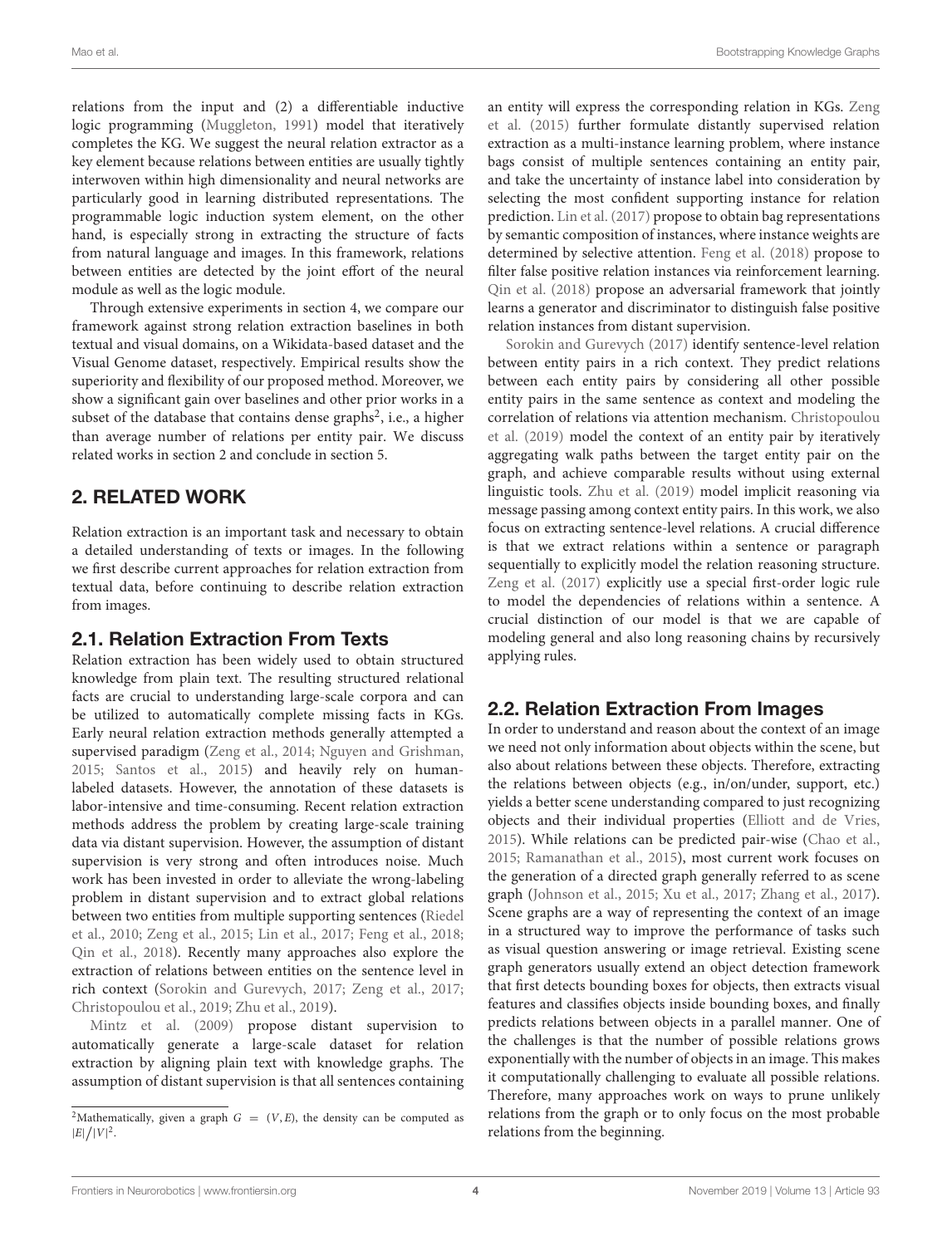[Li et al. \(2017\)](#page-10-26) combine three tasks—object detection, scene graph generation, and region captioning—and show that learning all three tasks at once leads to an overall better performance since learned features can be shared across tasks. [Xu et al.](#page-11-1) [\(2017\)](#page-11-1) propose an end-to-end trainable approach for creating an image-grounded scene graph that consists of object categories, bounding boxes for the individual objects, and relationships between pairs of objects by iteratively refining its predictions. [Liang et al. \(2017\)](#page-10-27) perform prediction together with a traversal of the graph, essentially in a sequential manner. However, it takes only the last two prediction results into account and thus is unable to perform general logic inductions based on a partial inference result.

[Li and Gupta \(2018\)](#page-10-28) learn to transform 2D image representations into a graph representation where the nodes represent image regions and edges model similarity between these image regions while [Chen et al. \(2018\)](#page-10-16) introduce a graph structure specifically to facilitate reasoning between regions that are far apart in the image. [Yang et al. \(2018\)](#page-11-20) make the scene graph generation more tractable and efficient by using a relation proposal network that identifies likely edges in the scene graph and a Graph Convolutional Network to update objects and their relationships based on the objects' neighbors. [Woo et al. \(2018\)](#page-11-21) propose a relational embedding module to jointly represent connections among all objects instead of focusing on objects in isolation.

Related to our approach, [Wan et al. \(2018\)](#page-11-10) work on completing existing scene graphs given an image and a corresponding scene graph. However, they do not use logic reasoning, but instead, use a neural network to extract unidentified relations between existing nodes in the scene graph to obtain improved scene graphs with more accurate relations. The approach, however, is still completely data-driven and, as such, it is not clear how it handles the long tail of sparsely occurring relations and how it generalizes to novel objectrelation triplets.

[Zellers et al. \(2018\)](#page-11-9) observe that object labels are highly predictive of relation labels (but not vice versa) and use this insight to develop both a new baseline and a network that takes this into consideration by staging bounding box predictions, object identities (in the bounding boxes), and relations in a hierarchical manner. [Chen et al. \(2019\)](#page-10-29) show that using the knowledge about correlations between objects and associated relations can be explicitly represented in a KG. A novel routing network then facilitates scene graph generation by using prior statistical knowledge about the interplay of objects and relations.

[Gu et al. \(2019\)](#page-10-30) incorporate commonsense knowledge into the generation process of a scene graph by using an external KG while [Qi et al. \(2019\)](#page-11-22) use linguistic knowledge to improve the performance on detecting semantic relations by using a semantic transformation module to map visual features and word embeddings into a common semantic space. So far, most work on extracting scene graphs from images is based purely on data-driven learning with neural networks. This creates challenges in scalability (especially for images with many objects) and suffers from the long tail of relations in the training data, which is difficult to learn for neural network-based approaches. Additionally, it is not clear whether these approaches are able to generalize learned relations to novel settings. In contrast, our approach combines data-driven neural networks with a differentiable model that applies logic rules for relation extraction. This enables us to insert prior knowledge about certain relations (e.g., transitivity) into our model which can help with generalizability (since relations are now decoupled from the objects), scalability (we can efficiently evaluate the learned rules), and the long tail of relations in the training data (once a rule encodes one of these relations we can easily apply it to other objects, too).

# 3. METHODS

We build our hybrid relation extractor (HRE) by combining a neural relation extractor detecting primary relations from inputs and an inductive logic-based model that iteratively completes the KG. Illustrated in **[Figure 3](#page-2-0)**, right, the framework works in an iterative manner and detects the relations by the joint work of the neural module and the logic module. As discussed in the above section, there are two major challenges for modeling the relation reasoning:

- 1. Chaining or recursions. We resolve the dependencies among relations by iteratively detecting edges. Specifically, we propose to use a pair selector working jointly with the relation predictor.
- 2. High ordering and quantifiers. We model relation reasoning with a differentiable inductive logic programming (ILP) model [\(Muggleton, 1991\)](#page-10-17). The model discovers probabilistic rules from examples by inductive reasoning.

In the rest of the paper we write (subject, object, relation) to denote a specific relational triplet, while rel(object, subject) is used to refer to the distribution over relations for an entity pair, and  $rel(object, subject)_i$  is the probability of relation i to be true. We now begin the introduction of the model with an overview.

### 3.1. Overview of the Framework

We build our framework on the top of the extracted entities by either named entity recognition algorithms [\(Lample et al.,](#page-10-1) [2016\)](#page-10-1) or object detectors [\(Ren et al., 2015\)](#page-11-5). Specifically, for each paragraph or image, we first use entity detectors to find all of the entities and localize them. In the textual paragraph case, we match all tokens and phrases in the paragraphs with the entities appeared in the Wikidata dataset. In the visual image case, we employ Faster-RCNN [\(Ren et al., 2015\)](#page-11-5), a modern CNN-based object detector to find all entities and determine their class labels. For a detailed analysis of the dataset and the pre-processing, please refer to section 4.

After the pre-processing, the relation extractor takes all possible entity pairs as input, and assigns proper relations to each pair. As shown in **[Figure 3](#page-2-0)**, the HRE contains two units, a pair selector and a relation predictor, and runs in an iterative way. At each time step, the pair selector takes a look at all pairs  $P^- = (s_i, o_i)_{i=0}^{k_-}$  of (subject, object) that have not been associated with a relation and chooses the next pair of entities  $p^* = (s^*, o^*)$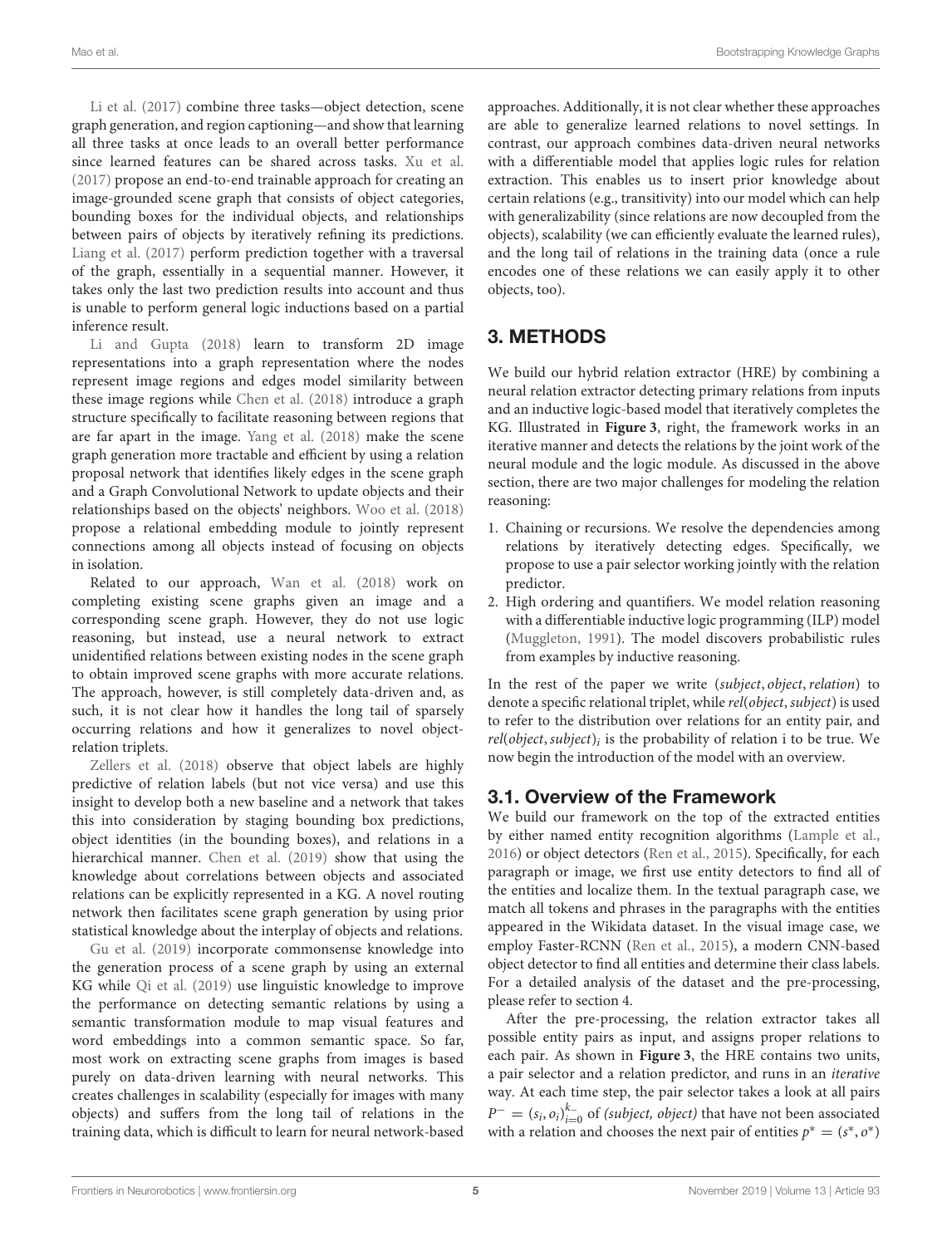whose relation is to be determined. The relation predictor utilizes the information contained in all pairs  $P^+ = (s_i, o_i, r)_{i=0}^{k_+}$  whose relations have been determined and the contextual information (from raw texts or images) of the pair  $p^*$  to make the prediction on the relation. The prediction result is then added to  $P^+$  and benefits future predictions.

The pair selector and relation predictor work jointly and focus on different sub-problems of the task. The predictor's objective is to make use of the relations that have already been determined in order to make a valid prediction for the next entity pair. The selector, on the other hand, works as the predictor's collaborator with the goal to figure out the next relation which should be determined. Ideally, the choice  $p^*$  made by the selector should satisfy the condition that all relations that will affect the predictor's prediction on  $p^*$  should be sent to the predictor ahead of  $p^*$ .

#### 3.2. Relation Predictor

The relation predictor is composed of two modules: a neural module predicting the relations  $N$  between entities based on the given context (i.e., a textual paragraph or a visual image) and a differentiable inductive logic module  $\mathcal L$  performing reasoning on  $P^+$  (the set of pairs whose relations have already been determined). Both modules predict the relation between a pair of objects  $s^*$  and  $o^*$  individually as  $rel_N(s^*, o^*)$  and  $rel<sub>L</sub>(s<sup>*</sup>, o<sup>*</sup>)$ . These predictions are classifications over a categorical distribution of all relations:  $rel_N(s^*, o^*)_i = Pr[rel_N(s^*, o^*) = i]$ and  $rel_L(s^*, o^*)_i = Pr[rel_L(s^*, o^*) = i]$ . The output prediction for the pair  $p^*$  is a mixture<sup>[3](#page-5-0)</sup> of the two individual predictions:

$$
rel(s^*, o^*)_i \propto rel_N(s^*, o^*)_i \times rel_L(s^*, o^*)_i.
$$

The neural relation extractor  $rel_N$  is domain-specific. We leave the implementation of  $rel_N$  to the experiment section (section 4). In real-world applications, this module can be replaced by any compatible implementation. In the following, we present our model  $\mathcal L$  for KG reasoning, which is a differentiable variant of inductive logic programming [\(Muggleton, 1991\)](#page-10-17).

We design a programmable module for KG reasoning, which is highly motivated by previous works on inductive logic programming (ILP) [\(Muggleton, 1991\)](#page-10-17) and its modern extensions [\(Kersting et al., 2000;](#page-10-31) [Richardson and Domingos,](#page-11-23) [2006;](#page-11-23) [Kimmig et al., 2012\)](#page-10-32). ILP focuses on the problem of how to discover rules from known facts and applies them to deduce unknown facts.

To get an intuitive idea on how ILP works, we take The Little Match Girl's dream as an example. We want a model that is able to perform logic deduction:

(Tablecloth, Table, On) ∧ (Porcelain, Tablecloth,  $On$   $\implies$  (Porcelain, Table, On).

This logic rule can be generally written as a definite clause:

$$
(x, y, \text{On}) \land (y, z, \text{On}) \Longrightarrow (x, z, \text{On}),
$$

where  $x$ ,  $y$ , and  $z$  are variables that can be replaced (grounded) by any entities such as Tablecloth, Table, and Porcelain.

ILP is a general programming framework, which provides a higher level of abstraction on logic rules. For example, the above logic rule can be derived (instantiated) by the following meta-rule in ILP:

$$
r_1 = rel(s^*, x) \in P^+ \land r_2 = rel(x, o^*) \in P^+ \implies rel(s^*, o^*) = r_3.
$$
\n(1)

In the instantiation of the meta-rule,  $r_1$ ,  $r_2$ , and  $r_3$  will be instantiated as (On, On, On). Another possible instantiation can be (Inside, On, On). Intuitively, the entity triple  $(s^*, x, o^*)$ essentially forms a "relation triangle," and we use two of the edges which we already know —  $(s^*, x)$  and  $(x, o^*)$  — to determine the last edge  $(s^*, o^*)$ .

Practically, the underlying logic is a probabilistic logic. That is, we will say

$$
Pr[r_3 = rel(s^*, o^*)] \propto Pr[r_1 = rel(s^*, x)] \times Pr[r_2 = rel(x, o^*)]
$$
  
× confidence(r<sub>1</sub>, r<sub>2</sub>, r<sub>3</sub>),

where  $confidence(r_1, r_2, r_3)$  is the confidence (a floating number) associated with the applied rule. We implement the logic induction programming in a differentiable manner. Unless explicitly specified, all rules are derived from Equation (1) in this paper. During inference, relations between all entity pairs are predicted. Thus, a long reasoning chain (e.g., Table, Tablecloth, Dish, Goose in The Little Match Girl's dream) can be resolved by multiple primitive logic deduction steps. In this case, the simple "triangular" logic rule (Equation 1) is sufficient to resolve a long reasoning chain.

Given a set of rules  $R$  instantiated from a pre-programmed set of meta-rules, we enumerate all rules and compute the final prediction from inductive logic module  $\mathcal L$  as:

$$
rel_L(s^*, o^*)_i \propto \max_{rule \in \mathcal{R}} rule(s^*, o^*; \mathcal{P}^-)_i
$$
  
 
$$
\propto \max_{j,k,x} (rel(s^*, x)_j \times rel(x, o^*)_k \times confidence(j, k, i))
$$

The tensor *confidence*, as the representation of logic rules, is optimized through back-propagation during the training.

Given a set of relation instances, the aforementioned logic rule is just one choice to perform induction. In practice, one can design own rules based on the characteristic of the dataset or the underlying application. We show in the experiments section that the system is compatible with other rules and yields different results.

#### 3.3. Pair Selector

The pair selector works together with the relation prediction module and chooses subject-object pairs for prediction. At each time step, the pair selector takes a look at all relation pairs in  $P^- = (s_i, o_i)_{i=0}^{k_-}$  whose relations have not been determined and outputs an index  $i \in [k_+] = \{0, 1, \cdots k_-\}$  as the index for the entity pair whose relation will be added to  $P^+$  by the predictor in this time step.

<span id="page-5-0"></span><sup>&</sup>lt;sup>3</sup>We normalize the distribution.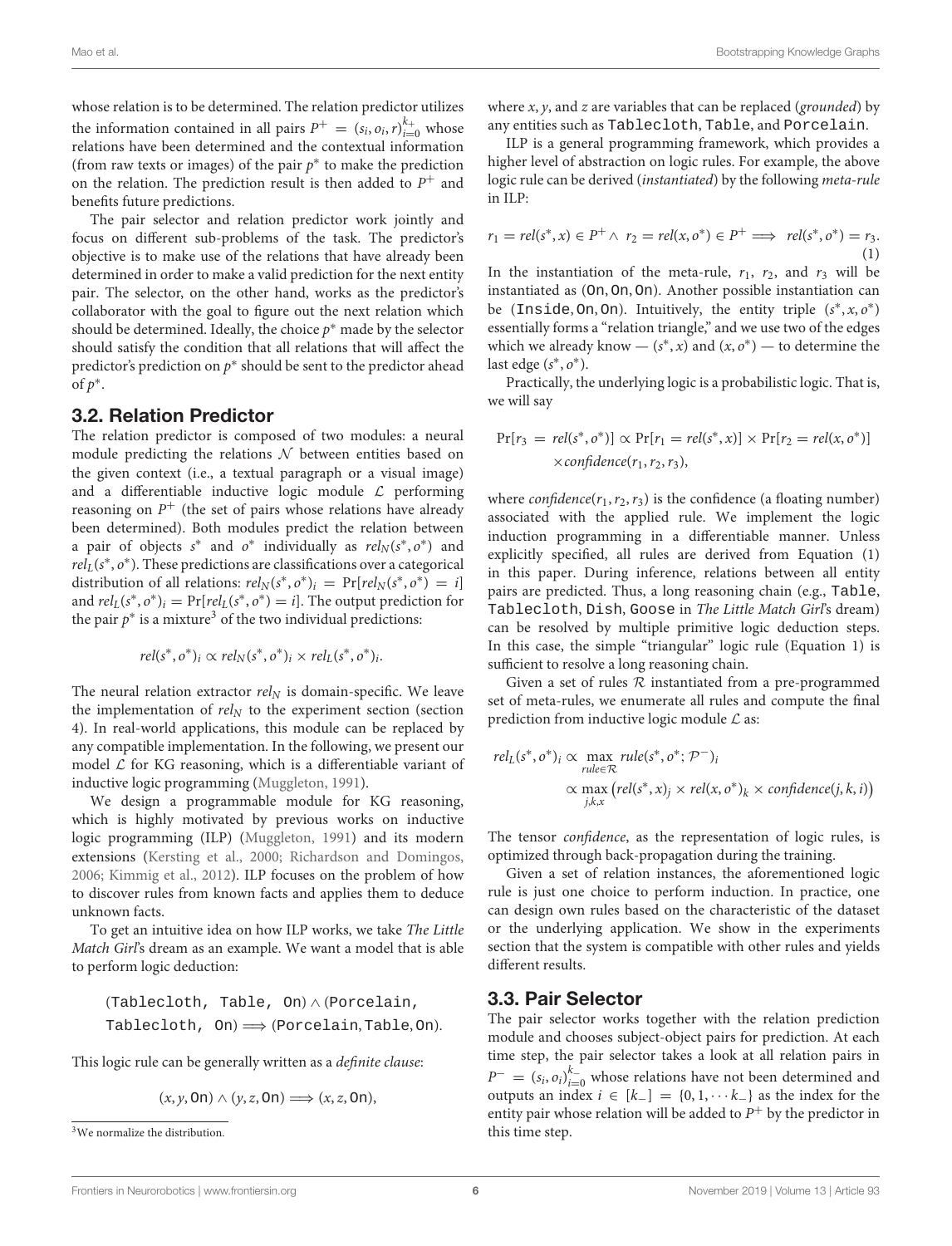

<span id="page-6-0"></span>We implement the pair selector as a greedy selector which always chooses the entity pair from  $P^-$  to be added to  $P^+$  as the entity pair of which the relation predictor is most confident in its prediction. The relation predictor's output probability  $Pr(r =$  $rel(s^*, o^*)$ ) (section 3.2) can be interpreted as its confidence for assigning the relation  $r$  to the pair  $(s^*, o^*)$ :

$$
conf(s^*, o^*) = \max_r \Pr(r = rel(s^*, o^*)).
$$

Thus, in order to choose the pair of which the relation predictor is most confident, the pair selector chooses i such that:

$$
i = \max_i conf(s_i, o_i).
$$

### 4. EXPERIMENTS AND RESULTS

We evaluate our model on tasks for two modalities: textual and visual relation extraction. Our aim is to study how the hybrid relation extraction is affected by different encoding and how it scales for different complexity. Our experiments show that it outperforms other approaches by a noticeable gap when dealing with dense entity graphs.

#### 4.1. Textual Relation Extraction

#### 4.1.1. Entity Pair Encoding in Text

Recall that we need to predict a relation for each possible entity pair. For the textual relation extraction task, we encode the features of an entity pair following [Sorokin and Gurevych \(2017\)](#page-11-0) as shown in **[Figure 4](#page-6-0)**. First, we pre-process the sentence and run named-entity-recognition to find all relevant entities. We then add an extra embedding as a marker indicating all appearances of the given head (subject, with  $e_s$ ) and tail (object, with  $e_0$ ) of the entity pair. All other context symbols are marked with  $e_c$ . The embeddings  $\{e_s, e_o, e_c\}$  are initialized randomly and jointly optimized with the model.

The marker embedding is concatenated with the word embedding [\(Pennington et al., 2014\)](#page-11-24) and passed to a bidirectional LSTM [\(Hochreiter and Schmidhuber, 1997;](#page-10-33) Graves and Schmidhuber, [2005;](#page-10-35) [Greff et al., 2016\)](#page-10-34). We use a standard bi-directional LSTM with one layer, 256 LSTM units, the TANH activation function, and 0.5 dropout rate [Srivastava et al. \(2014\)](#page-11-25). The final outputs of the LSTM of both forward and backward <span id="page-6-1"></span>TABLE 1 | Statistics of the dataset generated from Wikidata.

|       | #Sent   | #Fact  | #Avg ent. | #Avg pos. rel. |
|-------|---------|--------|-----------|----------------|
| Train | 124.212 | 70.598 | 5.51      | 2.47           |
| Test  | 31.054  | 29.148 | 5.56      | 2.33           |

*#Avg ent. stands for the average number of entities per paragraph, while #Avg pos. rel. refers to the average number of positive relations per paragraph.*

passes are concatenated as the final encoding for this entity pair. We apply a two-layer multi-layer perceptron followed by a softmax layer on the feature for neural relation extraction:  $rel_N$ . This process is repeated for each possible entity pair in the sentence, i.e.,  $n \times (n-1)$  times for a sentence with *n* entity pairs.

#### 4.1.2. Data Generation With Distant Supervision

We introduce a new dataset generated from Wikidata (Vrandečić and Krötzsch, [2014\)](#page-11-26) to evaluate our framework on the task of textual relation extraction. Wikidata is a KG which stores knowledge as structured triplets (e.g., Earth, Mount Everest, highest point). We align Wikidata with English Wikipedia articles via distant supervision [\(Mintz et al.,](#page-10-22) [2009;](#page-10-22) [Zeng et al., 2015;](#page-11-14) [Sorokin and Gurevych, 2017\)](#page-11-0). We select the 86 most frequent properties (relations) to form the property set.

We generate paragraphs by concatenating two sentences which are chosen from the same article. The selected sentences should share at least one common entity. This partially alleviates the sparsity of relations. For entity pairs without relation, we manually mark their relation as N/A (a special relation). We also filter out paragraphs that contain fewer than 2 positive relation instances. Following the setting of previous work [\(Lu et al., 2016;](#page-10-36) [Xu et al., 2017\)](#page-11-1), in our experiments, we randomly split the dataset into training and test sets, and tune the hyper-parameters of all models on the test set. We manually evaluate 500 sentences from the test set and find 83.2% of them are correctly labeled with distant supervision. **[Table 1](#page-6-1)** shows the statistics of our dataset.

The dataset generated from Wikidata is very sparse with respect to relation instances: each sentence contains only 2.7 relation instances on average and the fraction of relation instances over the entity pairs is less than 0.12. To better focus on evaluating the reasoning ability of our model, we select a dense test set where semantic graphs can be deduced<sup>[4](#page-6-2)</sup>. Within the dense subset reasoning chains are substantially more common which requires the model to perform both primary relation detection and relation reasoning. The dense test set covers ∼ 2% of the whole dataset. We adopt the precision-recall curve, a widely used metric in textual relation extraction. The k-th point in the curve is computed by the precision and recall of the top  $k$ confident predictions. We also report the  $F_1$  score (Goutte and Gaussier, [2005\)](#page-10-37), which is computed by the harmonic average of the precision and recall of the most confident predictions of each

<span id="page-6-2"></span><sup>&</sup>lt;sup>4</sup>A semantic graph can be deduced if it contains at least three connected entities, i.e., at least 1 reasoning chain.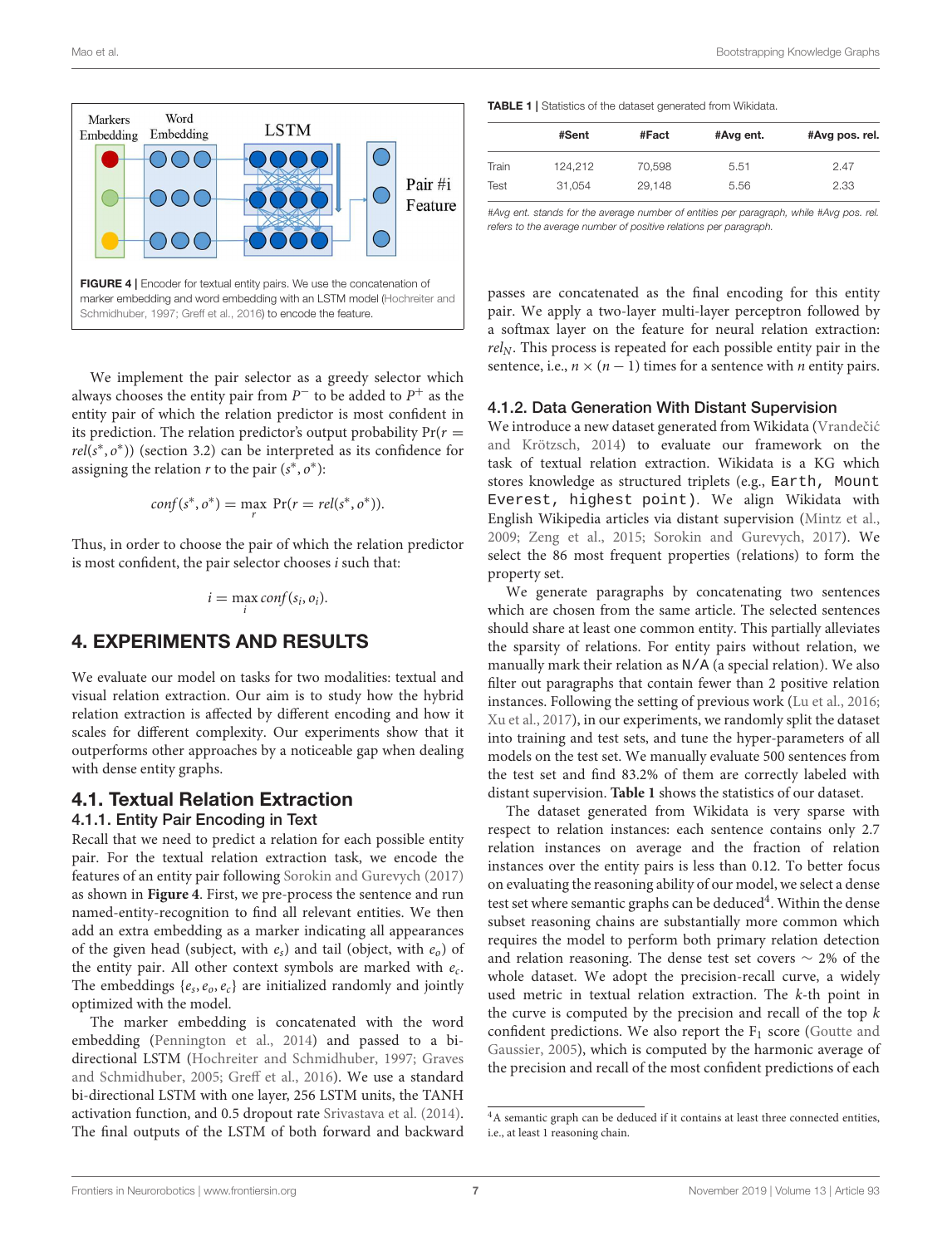

<span id="page-7-0"></span>

<span id="page-7-3"></span>entity pair. The special relation N/A does not affect recall but only precision.

We train our model on the entire training set and evaluate the performance on the dense test set. In **[Figure 5](#page-7-0)** and **[Table 2](#page-7-1)**, experimental results show that our model significantly outperforms baseline methods (with only  $rel_N$ ) on the dense test set. To further zoom in, we compare the recall score of all frameworks under a moderate precision (e.g., 0.8) in **[Table 3](#page-7-2)**. The strong baseline is identical to, and is a re-implementation of, the model used by [Sorokin and Gurevych \(2017\)](#page-11-0).

We also show a comparable result on the entire test set (**[Figure 6](#page-7-3)** and **[Table 4](#page-7-4)**). In this case, logic deduction seems to bring both accurate predictions and noise to the result (note the drop in precision, as the model will be penalized if it detects a false positive). The better way to incorporate logic rules in applications on large and sparse KGs is left for future work.

<span id="page-7-1"></span>TABLE 2 | F1 scores on the dense test set.

| <b>Model</b>         | Micro F1 |      |       |
|----------------------|----------|------|-------|
|                      | P        | R    | F1    |
| Baseline             | 0.75     | 0.56 | 0.640 |
| <b>Ctx Attention</b> | 0.77     | 0.52 | 0.621 |
| <b>HRE</b>           | 0.72     | 0.63 | 0.675 |

*The best results are highlighted in bold.*

<span id="page-7-2"></span>TABLE 3 | Recall at different precision levels on the dense test set.

|        | <b>Baseline</b> | <b>Ctx Attention</b> | <b>HRE</b> |
|--------|-----------------|----------------------|------------|
| R@0.60 | 0.741           | 0.674                | 0.740      |
| R@0.70 | 0.633           | 0.574                | 0.661      |
| R@0.80 | 0.488           | 0.444                | 0.505      |

*The best results are highlighted in bold.*

<span id="page-7-4"></span>TABLE 4 | F1 scores on the entire test set.

| <b>Model</b>         | Micro F1 |      |       |
|----------------------|----------|------|-------|
|                      | Ρ        | R    | F1    |
| Baseline             | 0.64     | 0.61 | 0.634 |
| <b>Ctx Attention</b> | 0.72     | 0.56 | 0.637 |
| <b>HRE</b>           | 0.60     | 0.67 | 0.634 |

*The best results are highlighted in bold.*

#### Incorporating New Rules

We also try to incorporate new rules into the induction system. Specifically, we add the meta-rule:  $r_1$  = relation(s<sup>\*</sup>, x)  $\in$  $P^+$  ⇒ *relation*(s<sup>\*</sup>, o<sup>\*</sup>) = *r*<sub>2</sub>. Intuitively, this models the logic that if an object  $s^*$  has a relation  $r_1$  with another object  $x$ , then there is an increased probability for another relation  $r_2$  to any other object  $o^*$ . For example, if a man is riding a horse, there is an increased probability that he is wearing a hat. More generally, when an object maintains one relation, it is more likely to maintain further relations. The experimental results showed a large increase in recall but a decrease in precision of the framework. This leads to the conclusion that the logic rules used by the system should be carefully designed based on the underlying application.

#### 4.2. Visual Relation Extraction 4.2.1. Entity Pair Encoding in Images

**[Figure 7](#page-8-0)** illustrates the overall architecture of the visual entity pair encoder. Each object appears as a bounding box in a visual image. The detection, classification, and localization is done with the Faster-RCNN framework [\(Ren et al., 2015\)](#page-11-5). We extend the method proposed by [Lu et al. \(2016\)](#page-10-36) to extract the features  $\mathcal{F}(s, o)$ of the object pair  $(s, o)$ . To obtain the neural relations rel<sub>N</sub> we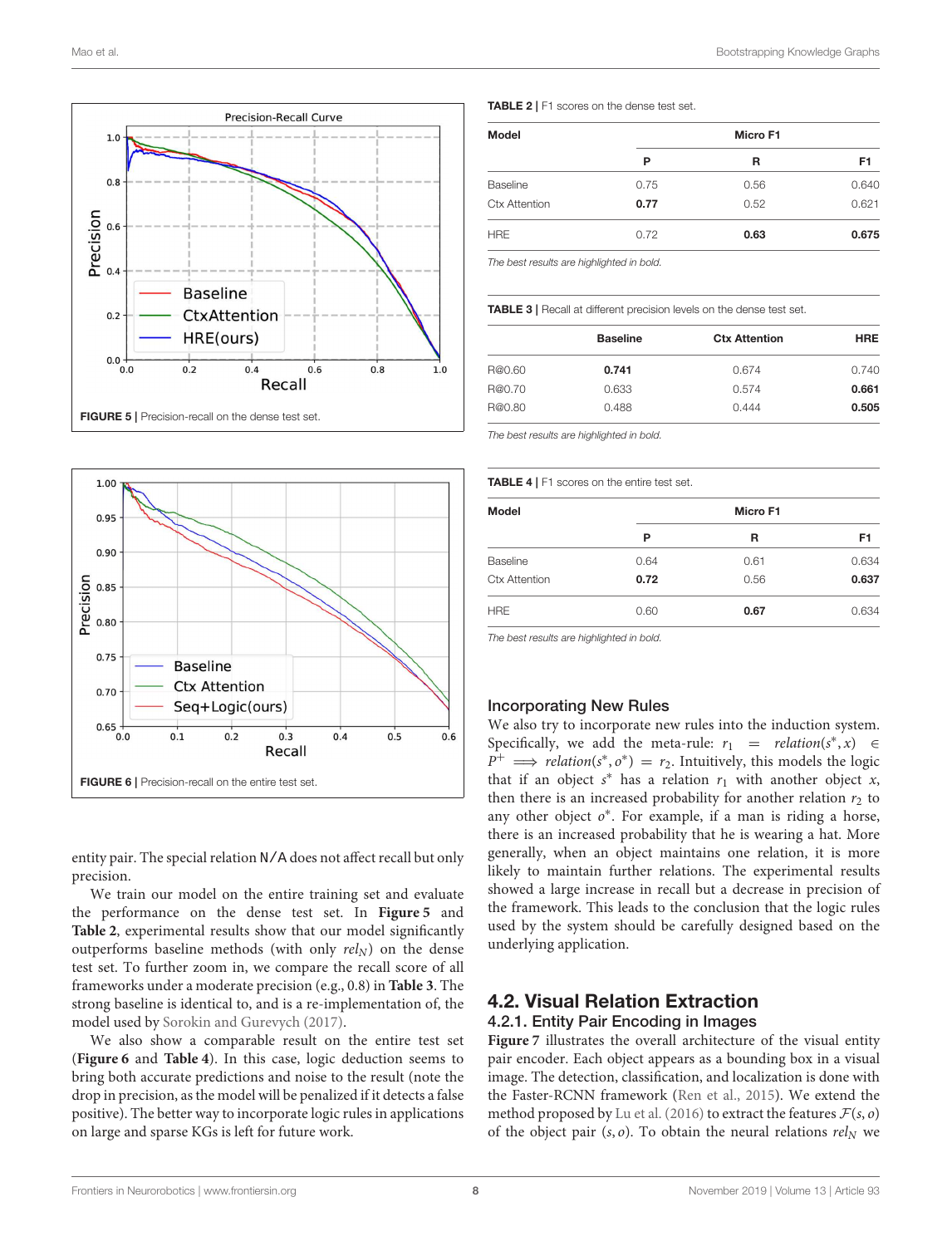

<span id="page-8-0"></span>apply a two-layer perceptron followed by a softmax layer on the extracted features  $\mathcal{F}(s, o)$ .

To effectively encode features of an entity pair into distributed representations  $F(s, o)$ , we extract features of the subject, the object, and their interaction environment. We denote feat as the extracted features of the whole input image. These features are extracted with a VGG-16 network pretrained on MS-COCO [\(Xu et al., 2017\)](#page-11-1). The features of a given region specified by a bounding box are denoted as feat[box]. These features are obtained with the Region-Of-Interest (ROI) pooling operation introduced by [Girshick](#page-10-38) [\(2015\)](#page-10-38).  $feat[box_{\{s,o\}}]$  then denotes the features of an individual entity (subject or object), extracted from the image features feat at the given bounding box location with the ROI pooling operation.

We model the interaction environment of an entity pair by the union box of their bounding boxes  $box_{s},box_{o}$ . The features of the interaction environment are then denoted as  $feat[box_u]$ . Similar to the marker embedding in textual relation extraction, we specify the locations of subject and object in the interaction environment by adding a mask to the features after ROI pooling. The mask is a binary matrix in the same shape as the feature after ROI pooling of the union box. Each element of the feature after ROI pooling corresponds to a grid region in the original image. Each non-zero element of the mask then corresponds to the Intersection-over-Union (IoU) of the entity bounding box and the bounding box of the bin. Formally, the indices of non-zero elements  $Ind^{\{s,\tilde{o}\}}$  are given by:

$$
Ind_{i,j}^{\{s,o\}} = IoU\big(Region(box_u)_{i,j}, box_{\{s,o\}}\big),
$$

where  $Region(box_u)_{i,j}$  is the corresponding region on the image of the grid located at row *i* and column *j* in the ROI Pooling window of  $box<sub>u</sub>$ .

Formally, given the subject features  $feat[box_s]$ , object features feat[box<sub>o</sub>], and union features feat[box<sub>u</sub>], the features  $F(s, o)$  of an entity pair are then calculated as follows:

$$
\mathcal{F}(s, o) = \text{feat}[box_s]
$$

$$
\otimes \text{ feat}[\text{box}_u]
$$
  

$$
\otimes \text{ feat}[\text{box}_u]
$$
  

$$
\otimes \text{ feat}[\text{box}_u] \odot \text{Ind}^s
$$
  

$$
\otimes \text{ feat}[\text{box}_u] \odot \text{Ind}^o
$$

,

where ⊗ is the feature concatenation operation and ⊙ is the element-wise multiplication.

#### 4.2.2. Visual Genome

Visual Genome [\(Krishna et al., 2016\)](#page-10-39) is a dataset consisting of 108, 077 images. On average, each image contains 21.2 objects and 17.7 relation instances. Due to the poor quality of annotations, we follow [Xu et al. \(2017\)](#page-11-1) to manually clean up the dataset. We further remove the duplicate relations in each image. The final dataset contains 11.0 distinct objects and 6.0 relation instances per image on average. The average fraction of relations over entity pairs is ∼ 6%. We also generate a dense test set which is a subset of the entire test set, where the fraction of relations over entity pairs is at least 15%. The dense test set contains 2, 361 images, with an average of 4.2 distinct objects and 5.3 relations per image.

Following [\(Lu et al., 2016;](#page-10-36) [Xu et al., 2017\)](#page-11-1) we use Recall@k (R@k) to evaluate models on the task of visual relation extraction. R@k measures the fraction of correct predictions in the top k confident predictions. We do not adopt AP (average precision, which can be viewed as the area under precision-recall curve) as our evaluation metric because relations are not exhaustively labeled, as analyzed in [Lu et al. \(2016\)](#page-10-36).

As shown in **[Table 5](#page-9-0)**, equipped with a logic deduction module, we gain a significant improvement over the baselines (only  $rel_N$ ) as well as other existing methods. The baseline is identical to the baseline model used in [Xu et al. \(2017\)](#page-11-1) except the feature extractor. The performance of our baseline model demonstrates the effectiveness of our entity pair embedding.

Interestingly, we observe that our model achieves almost identical performance in terms of Recall@k metric on the dense and the entire test set. Since the Recall@k metric does not penalize false positive predictions of the relation, the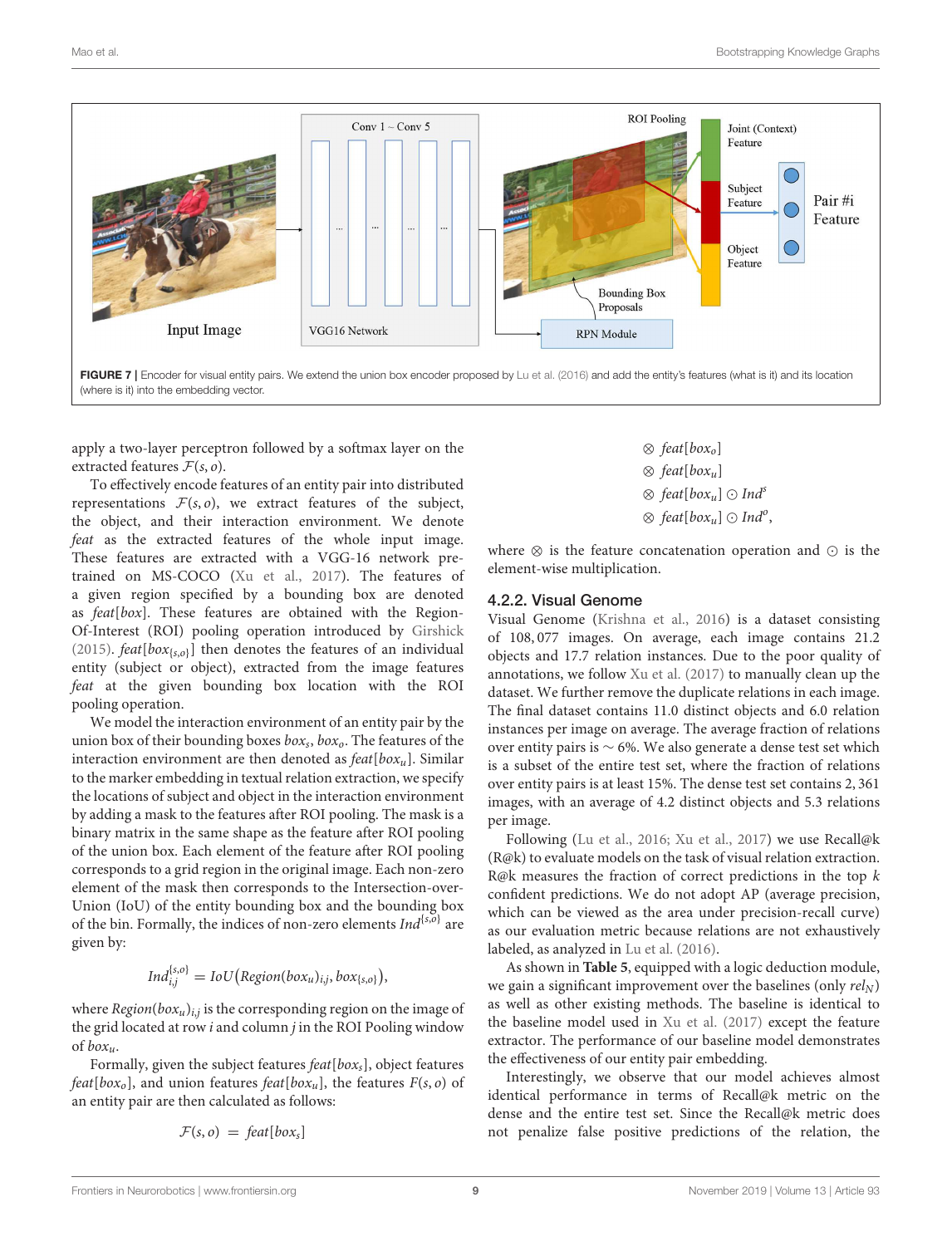<span id="page-9-0"></span>

| <b>TABLE 5</b>   Experimental results of visual relation extraction on the entire Visual |  |
|------------------------------------------------------------------------------------------|--|
| Genome test set.                                                                         |  |

|                 | R@50  | R@100 |
|-----------------|-------|-------|
| <b>UnionBox</b> | 0.279 | 0.350 |
| MsgPass         | 0.448 | 0.531 |
| Baseline        | 0.489 | 0.570 |
| <b>HRE</b>      | 0.502 | 0.577 |

*We compare our model with UnionBox [\(Lu et al., 2016\)](#page-10-36) and MsgPass [\(Xu et al., 2017\)](#page-11-1). The best results are highlighted in bold.*

noise brought by the induction module is significantly reduced compared to the text case.

### 4.3. Implementation Details

For visual relation extraction models,  $F_{entity}$  has 512 channels, and Funion has 256 channels. The window size of ROI Pooling is set to  $7 \times 7$ . All fully-connected layers except the ones used by attention model have 4,096 channels following the typical VGG-16 structure. We use a 512-dim vector to represent the attention vector  $e_i$ .

For textual relation extraction models, we use GloVe50 [\(Pennington et al., 2014\)](#page-11-24) as the word embedding and 256 as the value for the hidden size of LSTMs and of fully-connected layers.

We implemented the model based on the open-source package PyTorch [\(Paszke et al., 2017\)](#page-11-27). We optimize the model, including the entity pair encoder and relation predictor, in an end-toend manner with Adam [\(Kingma and Ba, 2014\)](#page-10-40) and use crossentropy loss for the relation classification. The average training time is 0.17 s for a single sentence, and 0.48 s for an image on a GeForce GTX 1080 Ti.

# 5. CONCLUSION AND FUTURE WORK

We proposed a novel sequential prediction model for conditional neural relation extraction, which explicitly takes the previously determined or known relations of entity pairs into consideration for better future relation prediction. We achieved this by an induction system based on explanatory logic rules. Experimental results show the superiority of the proposed model in both textual and visual relation prediction tasks. Our model outperforms other existing works when the entity graphs become denser.

An interesting observation of our experiments is that the prediction model shows a stable improvement of performance independent of whether using a textual or visual entity encoder. Since both encoders rely on a high dimensional representation space that inherently encodes the semantic closeness of entities [\(Lu et al., 2016;](#page-10-36) [Sorokin and Gurevych, 2017\)](#page-11-0), it seems that the relation predictor is in many cases able to derive a prediction for a data point that includes novel or uncommon entities. Similarly to infant learning, the encoders learned the characteristics of entities statistically from the data. As a consequence, this work does not only improve relation extractors but also builds a bridge between brain-inspired neural networks and logic induction systems as well as other KG completion models. For application purposes, the resulting framework is highly customizable and programmable, which opens a new path toward a better machine reasoning system.

Compared to most previous approaches our method can deal better with the long tail in the distribution over relations. Through the use of logic rules and the pair prediction module our approach is able to deal with rare relations and apply them correctly to previously unseen object pairs. This is a key advantage since dealing with the skewed distribution over relations and generalizing relations to unseen object pairs is a key requirement for successful relation extraction from text or images. Furthermore, through the use of differentiable inductive logic our model is trainable in an end-to-end manner, meaning only minimal human involvement and only few hand-crafted rules.

However, the addition of the pair selector increases the size of our model and the number of parameters. Additionally, the rules for the inductive logic still have to be handcrafted and we only evaluated the model with one meta-rule. Future work should, therefore, evaluate how well the approach works with multiple complex logic rules or if it is even possible to learn new, valid rules. Another limitation is that our approach currently only works on either textual or visual relation prediction. In future work, we want to combine textual and visual relation prediction. Our model easily allows to combine multimodal features, e.g., by feeding concatenated visual and textual features to the HRE input (**[Figure 3](#page-2-0)**, right). This is relevant for human-robot interaction, where dialogue contains not only purely linguistic entities, but where references to entities in the surrounding scene are being made. Aligning textual input, e.g., from transcribed speech, with visual input will enable better linguistic understanding by an embedded agent that matches the verbally perceived relations to the scene, e.g., for disambiguation of an object among others.

# DATA AVAILABILITY STATEMENT

The datasets generated for this study are available on request to the corresponding author.

# AUTHOR CONTRIBUTIONS

JM and YY contributed to the model design. JM, YY, SH, and TH contributed to the experiments and paper writing. CW, SW, ZL, and MS provided valuable suggestions and helped in revising the paper.

# FUNDING

The authors gratefully acknowledge support from the German Research Foundation (DFG) and the National Science Foundation of China (NSFC) under the project Crossmodal Learning (TRR-169), as well as from the European Union under the SOCRATES project (No. 721619).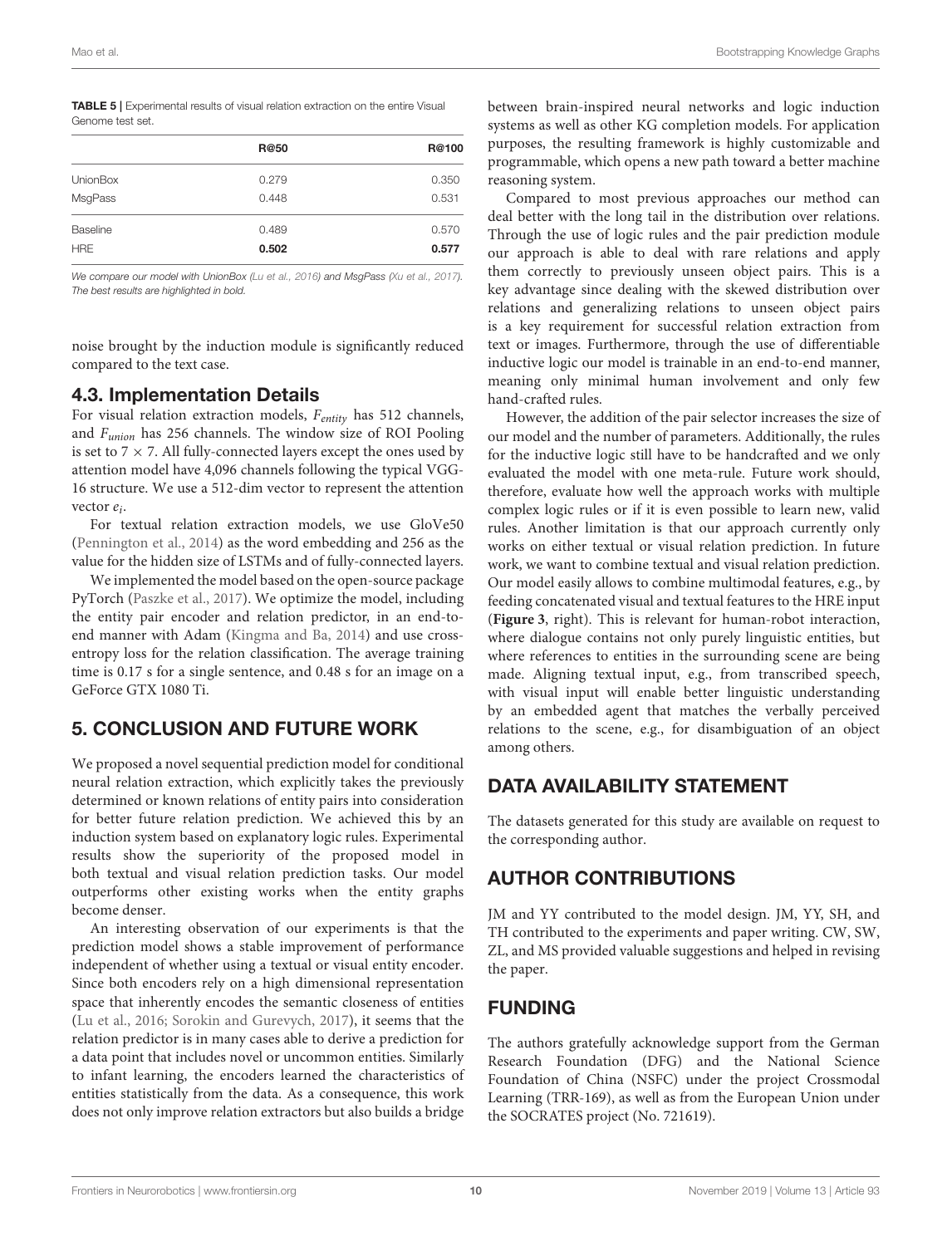### **REFERENCES**

- <span id="page-10-15"></span>Andreas, J., Rohrbach, M., Darrell, T., and Klein, D. (2016). "Neural module networks," in Proceedings of the IEEE Conference on Computer Vision and Pattern Recognition (CVPR) (Las Vegas, NV), 39–48.
- <span id="page-10-14"></span>Bahdanau, D., Murty, S., Noukhovitch, M., Nguyen, T. H., de Vries, H., and Courville, A. (2019). "Systematic generalization: what is required and can it be learned?," in Proceedings of the International Conference on Learning Representations (ICLR) (New Orleans, LA).
- <span id="page-10-4"></span>Bordes, A., Usunier, N., Garcia-Duran, A., Weston, J., and Yakhnenko, O. (2013). "Translating embeddings for modeling multi-relational data," in Advances in Neural Information Processing Systems (NIPS) (Lake Tahoe, CA), 2787–2795.
- <span id="page-10-3"></span>Bowman, S. R., Angeli, G., Potts, C., and Manning, C. D. (2015)."A large annotated corpus for learning natural language inference," in Proceedings of the Conference on Empirical Methods in Natural Language Processing (EMNLP 2015) (Lisbon), 632–642.
- <span id="page-10-24"></span>Chao, Y.-W., Wang, Z., He, Y., Wang, J., and Deng, J. (2015). "HICO: A benchmark for recognizing human-object interactions in images," in Proceedings of the IEEE International Conference on Computer Vision (ICCV) (Santiago), 1017– 1025.
- <span id="page-10-29"></span>Chen, T., Yu, W., Chen, R., and Lin, L. (2019). "Knowledge-embedded routing network for scene graph generation," in Proceedings of the IEEE Conference on Computer Vision and Pattern Recognition (CVPR) (Long Beach, CA).
- <span id="page-10-16"></span>Chen, X., Li, L.-J., Fei-Fei, L., and Gupta, A. (2018). "Iterative visual reasoning beyond convolutions," in Proceedings of the IEEE Conference on Computer Vision and Pattern Recognition (CVPR) (Salt Lake City, UT), 7239–7248.
- <span id="page-10-21"></span>Christopoulou, F., Miwa, M., and Ananiadou, S. (2019). A walk-based model on entity graphs for relation extraction. arXiv preprint arXiv:1902.07023.
- <span id="page-10-23"></span>Elliott, D., and de Vries, A. (2015). "Describing images using inferred visual dependency representations," in Proceedings of the 53rd Annual Meeting of the Association for Computational Linguistics and the 7th International Joint Conference on Natural Language Processing (ACLL-IJCNLP 2015), Vol. 1 (Beijing), 42–52.
- <span id="page-10-20"></span>Feng, J., Huang, M., Zhao, L., Yang, Y., and Zhu, X. (2018). "Reinforcement learning for relation classification from noisy data," in Proceedings of the 32nd AAAI Conference on Artificial Intelligence (AAAI) (New Orleans, LA), 5779–5786.
- <span id="page-10-9"></span>Fodor, J., and McLaughlin, B. P. (1990). Connectionism and the problem of systematicity: why Smolensky's solution doesn't work. Cognition 35, 183–204. doi: [10.1016/0010-0277\(90\)90014-B](https://doi.org/10.1016/0010-0277(90)90014-B)
- <span id="page-10-8"></span>Fodor, J. A., and Pylyshyn, Z. W. (1988). Connectionism and cognitive architecture: a critical analysis. Cognition 28, 3–71. doi: [10.1016/0010-0277\(88\)90031-5](https://doi.org/10.1016/0010-0277(88)90031-5)
- <span id="page-10-38"></span>Girshick, R. (2015). "Fast R-CNN," in Proceedings of the IEEE International Conference on Computer Vision (ICCV 2015) (Santiago), 1440–1448.
- <span id="page-10-37"></span>Goutte, C., and Gaussier, E. (2005). "A probabilistic interpretation of precision, recall and f-score, with implication for evaluation," in European Conference on Information Retrieval (Santiago de Compostela: Springer), 345–359.
- <span id="page-10-35"></span>Graves, A., and Schmidhuber, J. (2005). Framewise phoneme classification with bidirectional LSTM and other neural network architectures. Neural Netw. 18, 602–610. doi: [10.1016/j.neunet.2005.06.042](https://doi.org/10.1016/j.neunet.2005.06.042)
- <span id="page-10-34"></span>Greff, K., Srivastava, R. K., Koutník, J., Steunebrink, B. R., and Schmidhuber, J. (2016). LSTM: a search space odyssey. IEEE Trans. Neural Netw. Learn. Syst. 28, 2222–2232. doi: [10.1109/TNNLS.2016.2582924](https://doi.org/10.1109/TNNLS.2016.2582924)
- <span id="page-10-30"></span>Gu, J., Zhao, H., Lin, Z., Li, S., Cai, J., and Ling, M. (2019). "Scene graph generation with external knowledge and image reconstruction," in Proceedings of the IEEE Conference on Computer Vision and Pattern Recognition (CVPR) (Long Beach, CA).
- <span id="page-10-0"></span>Hachey, B. (2009). "Multi-document summarisation using generic relation extraction," in Proceedings of the Conference on Empirical Methods in Natural Language Processing (EMNLP) (Singapore), 420–429.
- <span id="page-10-10"></span>Hadley, R. F. (1994). Systematicity in connectionist language learning. Mind Lang. 9, 247–272. doi: [10.1111/j.1468-0017.1994.tb00225.x](https://doi.org/10.1111/j.1468-0017.1994.tb00225.x)
- <span id="page-10-33"></span>Hochreiter, S., and Schmidhuber, J. (1997). Long short-term memory. Neural Comput. 9, 1735–1780. doi: [10.1162/neco.1997.9.8.1735](https://doi.org/10.1162/neco.1997.9.8.1735)
- <span id="page-10-11"></span>Jansen, P. A., and Watter, S. (2012). Strong systematicity through sensorimotor conceptual grounding: an unsupervised, developmental

approach to connectionist sentence processing. Connect. Sci. 24, 25–55. doi: [10.1080/09540091.2012.664121](https://doi.org/10.1080/09540091.2012.664121)

- <span id="page-10-5"></span>Ji, G., He, S., Xu, L., Liu, K., and Zhao, J. (2015). "Knowledge graph embedding via dynamic mapping matrix," in Proceedings of the 53rd Annual Meeting of the Association for Computational Linguistics and the 7th International Joint Conference on Natural Language Processing (ACL-IJCNLP), Vol. 1 (Beijing), 687–696.
- <span id="page-10-25"></span>Johnson, J., Krishna, R., Stark, M., Li, L.-J., Shamma, D., Bernstein, M., et al. (2015). "Image retrieval using scene graphs," in Proceedings of the IEEE Conference on Computer Vision and Pattern Recognition (CVPR) (Boston, MA), 3668–3678.
- <span id="page-10-31"></span>Kersting, K., De Raedt, L., and Kramer, S. (2000). "Interpreting Bayesian logic programs," in Proceedings of the AAAI-2000 Workshop on Learning Statistical Models from Relational Data (Austin, TX), 29–35.
- <span id="page-10-13"></span>Kim, J., Ricci, M., and Serre, T. (2018). Not-So-CLEVR: learning same–different relations strains feedforward neural networks. Interface focus 8:20180011. doi: [10.1098/rsfs.2018.0011](https://doi.org/10.1098/rsfs.2018.0011)
- <span id="page-10-32"></span>Kimmig, A., Bach, S., Broecheler, M., Huang, B., and Getoor, L. (2012). "A short introduction to probabilistic soft logic," in Proceedings of the NIPS Workshop on Probabilistic Programming: Foundations and Applications (Lake Tahoe, CA), 1–4.
- <span id="page-10-40"></span>Kingma, D. P., and Ba, J. (2014). Adam: A method for stochastic optimization. arXiv preprint arXiv:1412.6980.
- <span id="page-10-12"></span>Kipf, T. N., and Welling, M. (2016). Semi-supervised classification with graph convolutional networks. arXiv preprint arXiv:1609.02907.
- <span id="page-10-39"></span>Krishna, R., Zhu, Y., Groth, O., Johnson, J., Hata, K., Kravitz, J., et al. (2016). Visual genome: connecting language and vision using crowdsourced dense image annotations. Int. J. Comput. Vision [123, 32–73. doi: 10.1007/s11263-016-](https://doi.org/10.1007/s11263-016-0981-7) 0981-7
- <span id="page-10-2"></span>Krizhevsky, A., Sutskever, I., and Hinton, G. E. (2012). "Imagenet classification with deep convolutional neural networks," in Advances in Neural Information Processing Systems (NIPS) (Lake Tahoe, CA), 1097–1105.
- <span id="page-10-1"></span>Lample, G., Ballesteros, M., Subramanian, S., Kawakami, K., and Dyer, C. (2016). "Neural architectures for named entity recognition," in Proceedings of the Annual Conference of the North American Chapter of the Association for Computational Linguistics (NAACL-HLT 2016) (San Diego, CA), 260–270.
- <span id="page-10-7"></span>LeCun, Y., Bengio, Y., and Hinton, G. (2015). Deep learning. Nature 521:436. doi: [10.1038/nature14539](https://doi.org/10.1038/nature14539)
- <span id="page-10-28"></span>Li, Y., and Gupta, A. (2018). "Beyond grids: Learning graph representations for visual recognition," in Advances in Neural Information Processing Systems (NIPS) (Montreal, QC), 9225–9235.
- <span id="page-10-26"></span>Li, Y., Ouyang, W., Zhou, B., Wang, K., and Wang, X. (2017). "Scene graph generation from objects, phrases and region captions," in Proceedings of the IEEE International Conference on Computer Vision (ICCV) (Venice), 1261– 1270.
- <span id="page-10-27"></span>Liang, X., Lee, L., and Xing, E. P. (2017). "Deep variation-structured reinforcement learning for visual relationship and attribute detection," in Proceedings of the IEEE Conference on Computer Vision and Pattern Recognition (CVPR 2017) (Honolulu, HI: IEEE), 4408–4417.
- <span id="page-10-19"></span>Lin, Y., Liu, Z., and Sun, M. (2017). "Neural relation extraction with multi-lingual attention," in Proceedings of the 55th Annual Meeting of the Association for Computational Linguistics (ACL), Vol. 1 (Vancouver, BC), 34–43.
- <span id="page-10-6"></span>Lin, Y., Liu, Z., Sun, M., Liu, Y., and Zhu, X. (2015). "Learning entity and relation embeddings for knowledge graph completion," in Proceedings of the AAAI Conference on Artificial Intelligence (AAAI), Vol. 15 (Austin, TX), 2181–2187.
- <span id="page-10-36"></span>Lu, C., Krishna, R., Bernstein, M., and Fei-Fei, L. (2016). "Visual relationship detection with language priors," in Proceedings of the European Conference on Computer Vision (ECCV) (Amsterdam: Springer), 852–869.
- <span id="page-10-22"></span>Mintz, M., Bills, S., Snow, R., and Jurafsky, D. (2009). "Distant supervision for relation extraction without labeled data," in Proceedings of the 47th Annual Meeting of the Association for Computational Linguistics (ACL 2009) (Singapore), 1003–1011.
- <span id="page-10-17"></span>Muggleton, S. (1991). Inductive logic programming. New Gen. Comput. 8, 295– 318. doi: [10.1007/BF03037089](https://doi.org/10.1007/BF03037089)
- <span id="page-10-18"></span>Nguyen, T. H., and Grishman, R. (2015). "Relation extraction: Perspective from convolutional neural networks," in Proceedings of the NAACL Workshop on Vector Space Modeling for NLP (Denver, CO), 39–48.